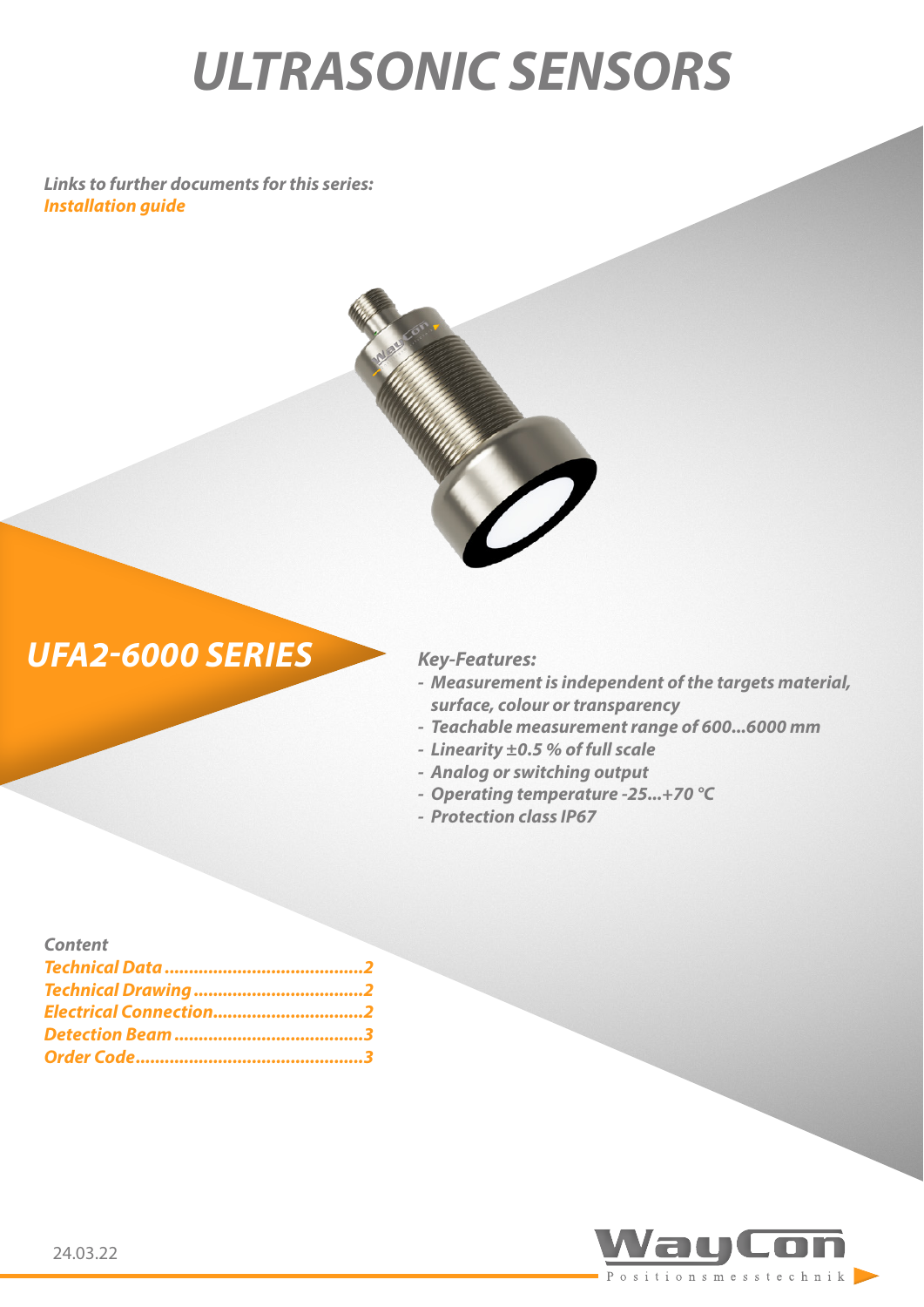### <span id="page-1-0"></span>**TECHNICAL DATA**

| Measurement range <sup>1)</sup>           | [mm]                | 6006000                               |                                      |  |
|-------------------------------------------|---------------------|---------------------------------------|--------------------------------------|--|
| Linearity max.                            | $\lceil 9/6 \rceil$ | ±0.5                                  |                                      |  |
| Repeatability                             | [mm]                | $\overline{4}$                        |                                      |  |
| Resolution                                | [mm]                | 1                                     |                                      |  |
| Sound frequency                           | [kHz]               | 80                                    |                                      |  |
| Readiness delay                           | [ms]                | 300                                   |                                      |  |
| Output type                               |                     | Analog output                         | Switching output                     |  |
| Analog output                             |                     | 010 V / 420 mA (switchable)           |                                      |  |
| Load resistance                           | $[k\Omega]$         | Voltage: >10 / Current: 0.4           |                                      |  |
| Measurement frequency                     | [Hz]                | 17                                    |                                      |  |
| Switching output                          |                     | $\overline{a}$                        | Push pull, 100 mA, NO/NC, switchable |  |
| Switching current max.                    | [mA]                | $\overline{a}$                        | 100                                  |  |
| Switching hysteresis                      | [mm]                | $\overline{\phantom{a}}$              | 5                                    |  |
| Switching frequency                       | [Hz]                |                                       | $2$                                  |  |
| Supply                                    | [VDC]               | 1830                                  |                                      |  |
| No-load current at 24 VDC                 | [mA]                | 45                                    |                                      |  |
| Voltage drop                              | [V]                 | $\overline{2}$                        |                                      |  |
| Inverse-polarity protection               |                     | Yes (not pin 2)                       | Yes                                  |  |
| Short circuit protection                  |                     | Yes                                   |                                      |  |
| Isolation voltage                         | [V]                 | 500                                   |                                      |  |
| Shock / vibration resistance              |                     | 30 g, 11 ms / 1055 Hz, 1 mm           |                                      |  |
| Connection                                |                     | Connector M12, 4 pins                 |                                      |  |
| Protection class                          |                     | <b>IP67</b>                           |                                      |  |
| Operating temperature                     |                     | $-25+70 °C$                           |                                      |  |
| Temperature drift                         | $[% / K]$           | 0.2 (compensated)                     |                                      |  |
| Mounting distance min. (sensor to sensor) | [mm]                | 1400                                  |                                      |  |
| Housing                                   |                     | Nickel-plated brass, epoxy resin, PUR |                                      |  |

1) based on a standardized measurement plate >200x200 mm

#### **TECHNICAL DRAWING**



## **ELECTRICAL CONNECTION**